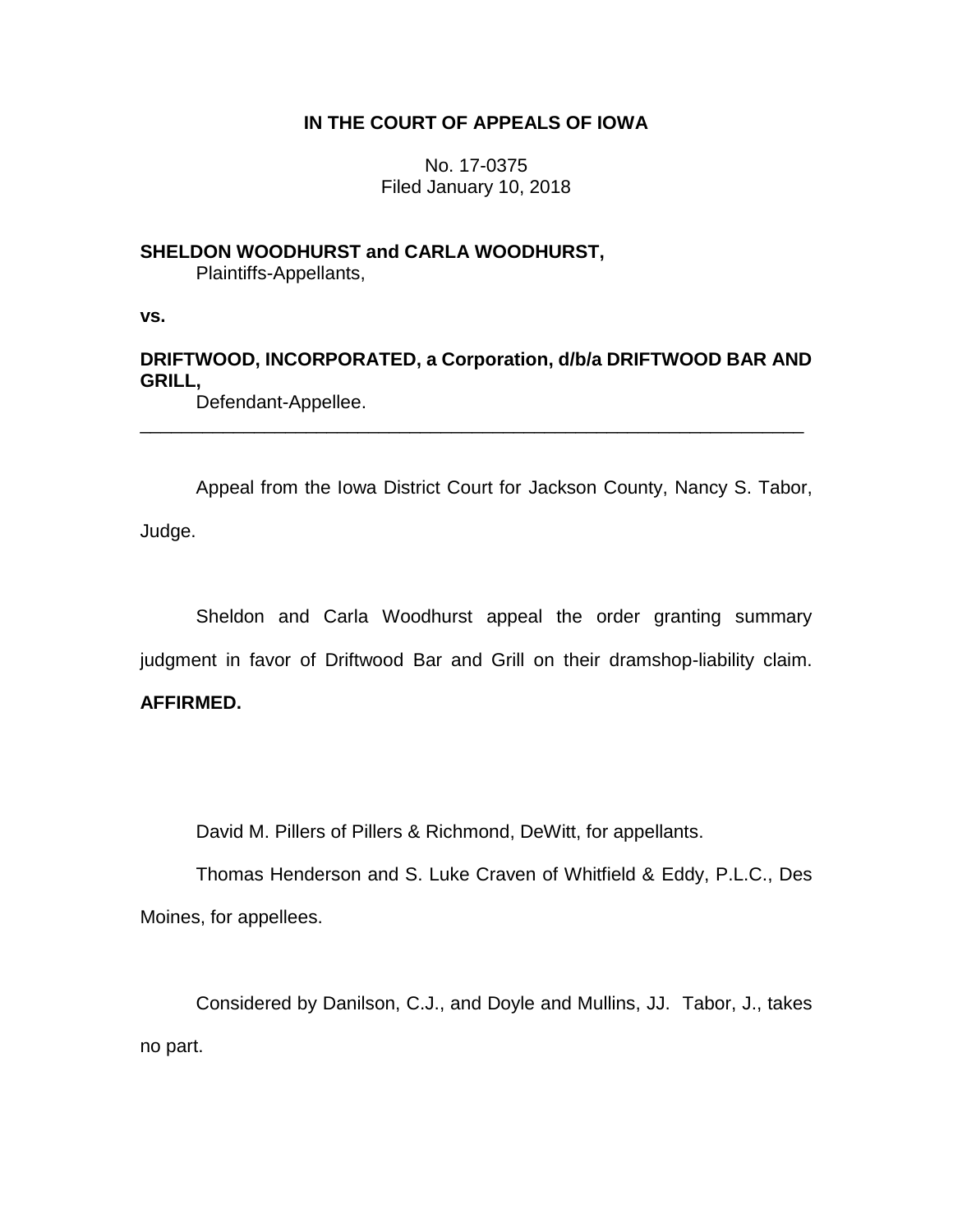### **DOYLE, Judge.**

Sheldon and Carla Woodhurst appeal the order granting summary judgment in favor of the Driftwood Bar and Grill (Driftwood) on their dramshopliability claim, which stems from an incident where David Zabransky shot Sheldon Woodhurst. Zabransky, who had been served liquor at the Driftwood on the night of the shooting, was intoxicated when he shot Sheldon Woodhurst. The Woodhursts claim summary judgment is improper because a fact question exists concerning whether Driftwood employees knew or should have known Zabransky was or would become intoxicated when they served him liquor. Because their argument hinges on a legal inference that is not warranted under the facts of this case, we affirm the grant of summary judgment in favor of the Driftwood.

#### **I. Background Facts.**

The district court found the following facts were undisputed concerning Zabransky's actions on the night in question:

[Zabransky] and his friend Robert Hochbaum had been duck hunting during the day. At approximately 6 p.m. the two men began drinking first at a private home in Fulton, Illinois. [Zabransky] consumed about three (3) twelve (12) ounce beers there. The men then moved to Manny's Pizzeria in Savanna, Illinois, where Zabransky drank approximately two (2) more beers. Then at about 9:40 p.m. the two went to a private party at the home of Devon Strissel In Illinois. They stayed there until approximately 11:30 p.m. The two then traveled to Iowa and entered the [Driftwood] . . . at approximately midnight. [Zabransky] was served at least one beer there that he paid for and may have drank an additional beer that his friend bought for him. Then, at approximately 12:45 p.m., the two left the Driftwood and went to the Lucky 7 bar . . . . [Zabransky] was served at least one (1) beer at the Lucky 7.

The district court found that Zabransky and Hochbaum arrived at Lucky 7

close to 1:00 a.m. While there, Hochbaum engaged in an argument with Sheldon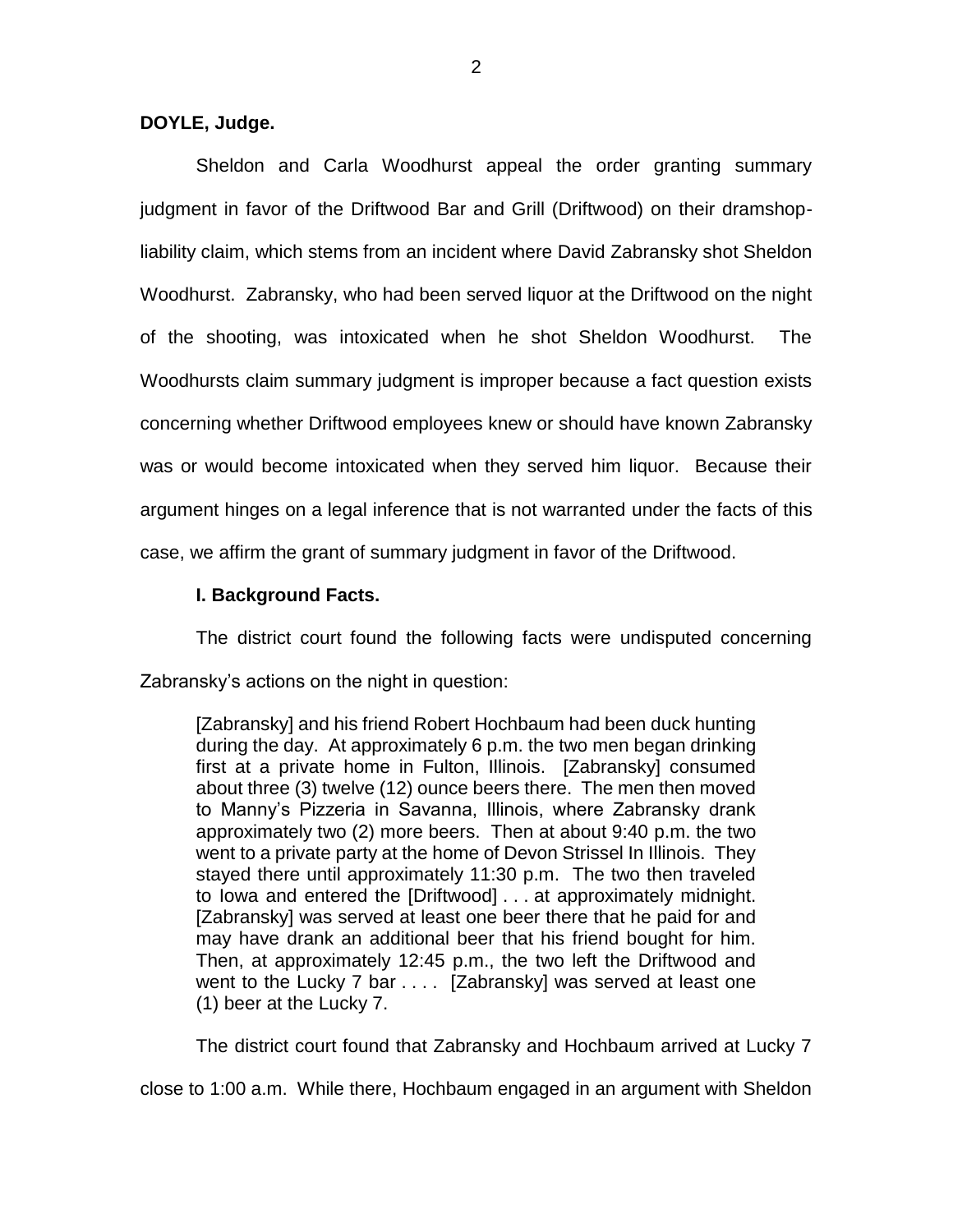Woodhurst's brother, Steven. After the men left, the argument resumed across the street from the bar, and Zabransky shot Sheldon in the stomach. A test administered at 2:15 a.m. showed Zabransky's blood alcohol concentration (BAC) was 181 mg/dl. A test administered at 4:25 a.m. showed his BAC was 124 mg/dl.

The Woodhursts filed a petition alleging assault and battery against Zabransky. They also alleged dramshop liability against the Driftwood.<sup>1</sup> The Driftwood moved for summary judgment, which the district court granted.

After a jury trial, the court entered judgment in favor of the Woodhursts on their assault and battery claims against Zabransky. The Woodhursts then appealed the order granting summary judgment in favor of the Driftwood.

#### **II. Scope and Standard of Review.**

 $\overline{a}$ 

We review an order granting summary judgment for correction of errors at law. *See Barker v. Capotosto*, 875 N.W.2d 157, 161 (Iowa 2016). To prevail on a motion for summary judgment, the moving party must show the material facts are undisputed and, applying the law to those facts, the moving party is entitled to judgment as a matter of law. *See id*.; *Nelson v. Lindaman*, 867 N.W.2d 1, 6 (Iowa 2015). Therefore, our review is limited to two questions: (1) whether there is a genuine dispute regarding the existence of a material fact and (2) whether the

 $1$  The Woodhursts also filed a claim of dramshop liability against Manny's Pizzeria, which was dismissed for lack of personal jurisdiction. *See Woodhurst v. Manny's, Inc.*, No. 12- 0317, 2013 WL 1452929, at \*1, 3 (Iowa Ct. App. Apr. 10, 2013). After the Driftwood filed a third-party claim against Lucky 7, the Woodhursts amended their petition to assert a dramshop claim against Lucky 7. The district court eventually dismissed the claim against Lucky 7 for lack of timely service. We have deleted Lucky 7 from the caption. Defendant David Zabransky is not a party to this appeal, so we have deleted his name from the caption as well. *See* Iowa R. App. P. 6.109(2) ("Parties not involved in the appeal may be omitted from the caption.").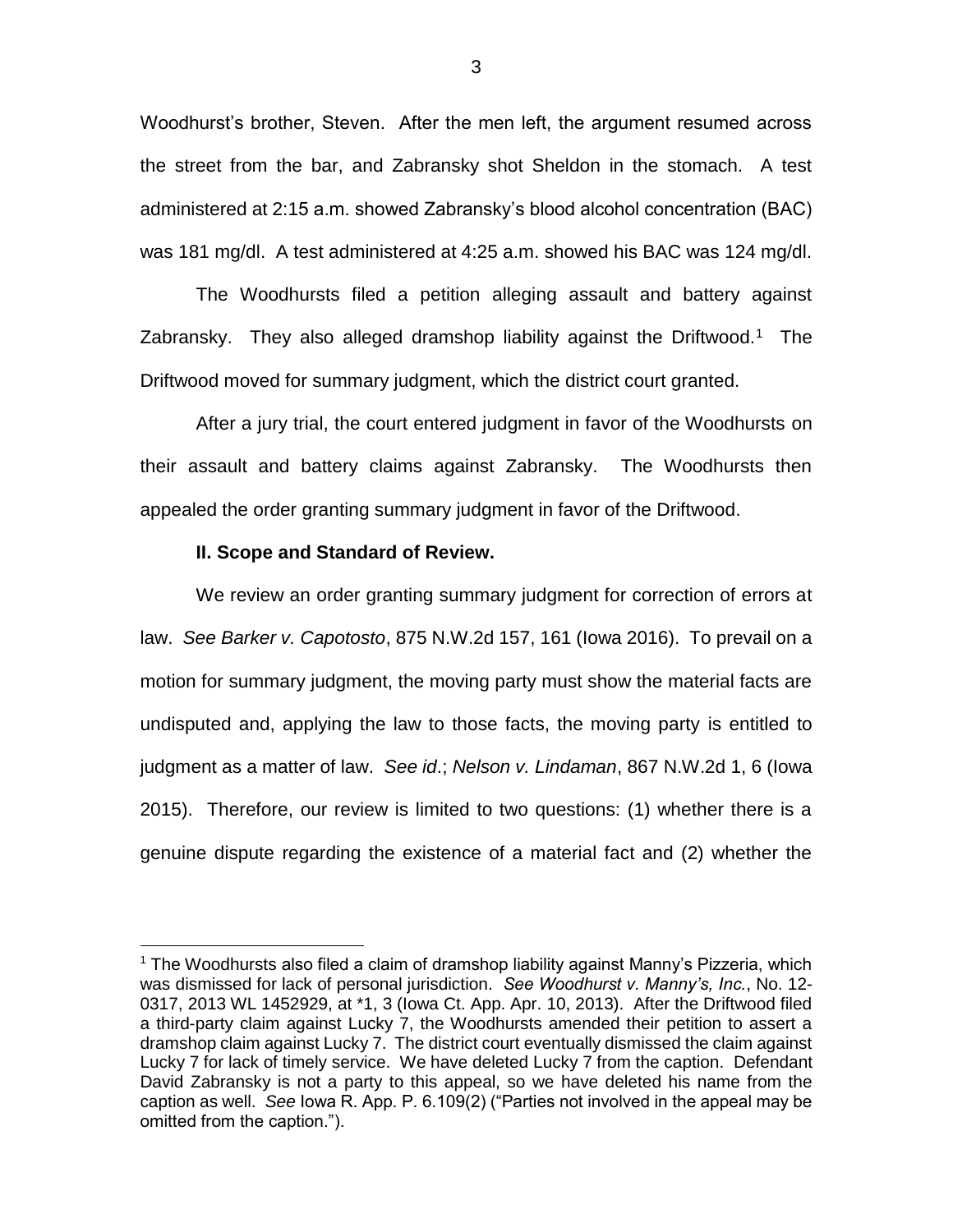district court correctly applied the law to the undisputed facts. *See Homan v. Branstad*, 887 N.W.2d 153, 164 (Iowa 2016).

A fact is material if it may affect the lawsuit's outcome. *See id.* There is a genuine dispute as to the existence of a fact if reasonable minds can differ as to how the factual question should be resolved. *See id.* "Even if facts are undisputed, summary judgment is not proper if reasonable minds could draw from them different inferences and reach different conclusions." *Walker Shoe Store v. Howard's Hobby Shop*, 327 N.W.2d 725, 728 (Iowa 1982).

We review the facts in the light most favorable to the nonmoving party. *See Nelson*, 867 N.W.2d at 6. We draw all legitimate inferences supported by the record in favor of the nonmoving party. *See id*. We also give the nonmoving party the benefit of the doubt when determining whether the grant of summary judgment was appropriate. *See Butler v. Hoover Nature Trail, Inc*., 530 N.W.2d 85, 88 (Iowa Ct. App. 1994).

## **III. Discussion.**

Iowa's Dramshop Act provides that

[a]ny person who is injured . . . by an intoxicated person . . . has a right of action for all damages . . . against any licensee or permittee . . . who sold and served any beer, wine, or intoxicating liquor to the intoxicated person when the licensee or permittee knew or should have known the person was intoxicated, or who sold to and served the person to a point where the licensee or permittee knew or should have known the person would become intoxicated.

Iowa Code § 123.92(1)(a) (2009). To succeed on his dram shop liability claim, the Woodhursts must show: (1) Zabransky was intoxicated, (2) the Driftwood sold and served Zabransky alcohol, and (3) the Driftwood knew or should have known Zabransky would become intoxicated. *See Smith v. Shagnasty's Inc.*, 688 N.W.2d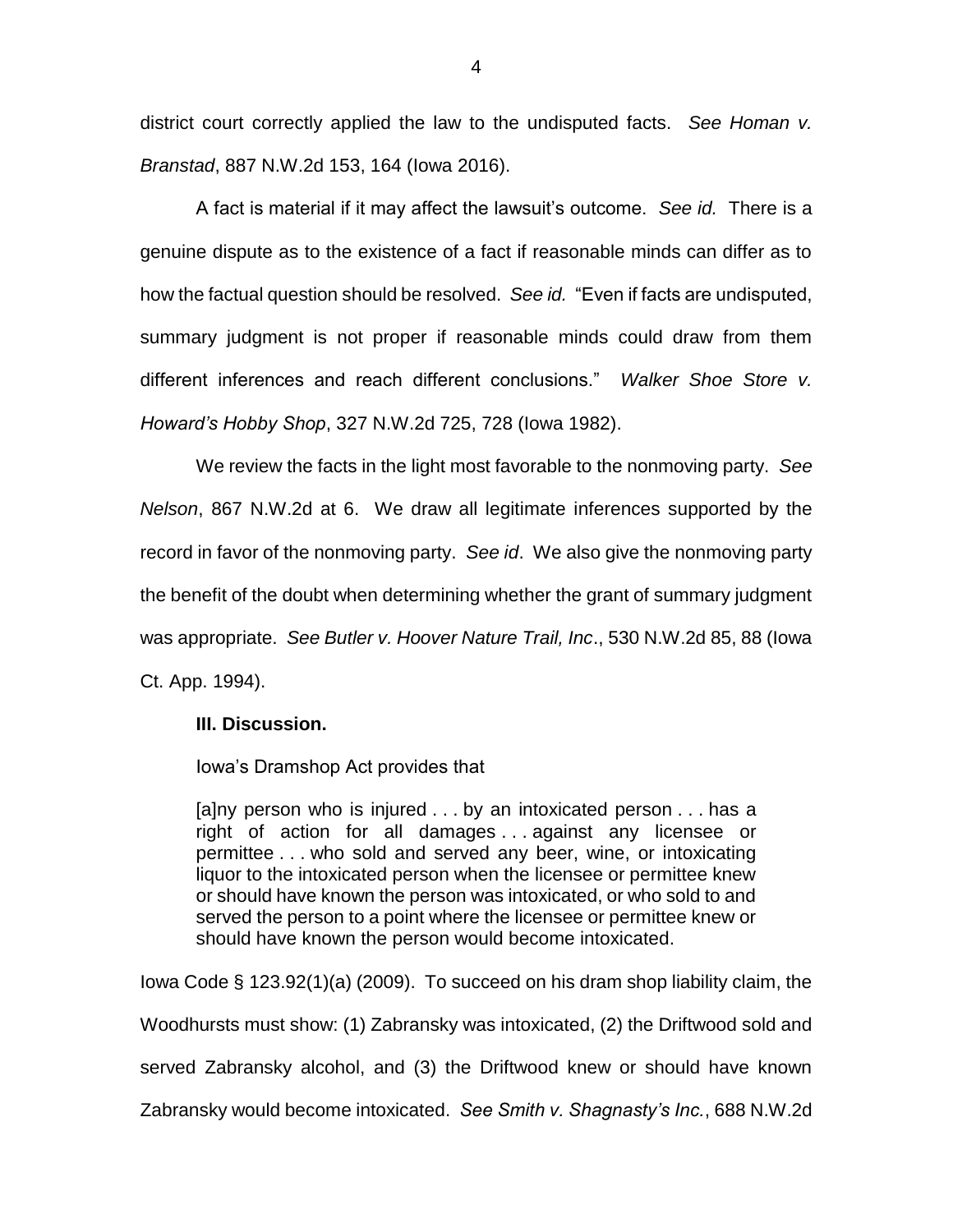67, 72 (Iowa 2004). There is no dispute that there is sufficient proof of the first two elements; Zabransky was intoxicated when he shot Sheldon Woodhurst, and the

Driftwood sold and served Zabransky alcohol.

The element at issue concerns whether Driftwood employees knew or should have known that Zabransky would become intoxicated.

[P]roof of scienter in a dramshop action may be shown by employing "either a subjective or an objective standard in establishing the defendant's knowledge." For example, we have upheld a jury instruction that required the plaintiff in a dramshop action to show "the defendant must have [had] actual knowledge or that a reasonably observant person under the same or similar circumstances would have had knowledge." Insofar as proof of a defendant's subjective intent is pursued, it must be remembered that "[d]irect proof of the intent with which an act was committed is not to be had in many cases, and, when that is true, circumstantial evidence may be sufficient."

*Id.* at 74 (alteration in original) (citations omitted).

A person is intoxicated when "(1) the person's reason or mental ability has been affected; (2) the person's judgment is impaired; (3) the person's emotions are visibly excited; and (4) the person has, to any extent, lost control of bodily actions or motions." *Id.* at 72 (citation omitted). The degree of intoxication is irrelevant; the question is whether intoxicated persons are under the influence of liquor such that they do not act as themselves, are excited from it, and do not possess the clearness of intellect and control that they would otherwise have. *See id.* at 73.

The Woodhursts contend the district court erred in finding no evidence established a factual dispute as to whether the Driftwood knew or should have known Zabransky was intoxicated or would become intoxicated at the time it served him liquor. The Woodhursts argue they are entitled to an inference that the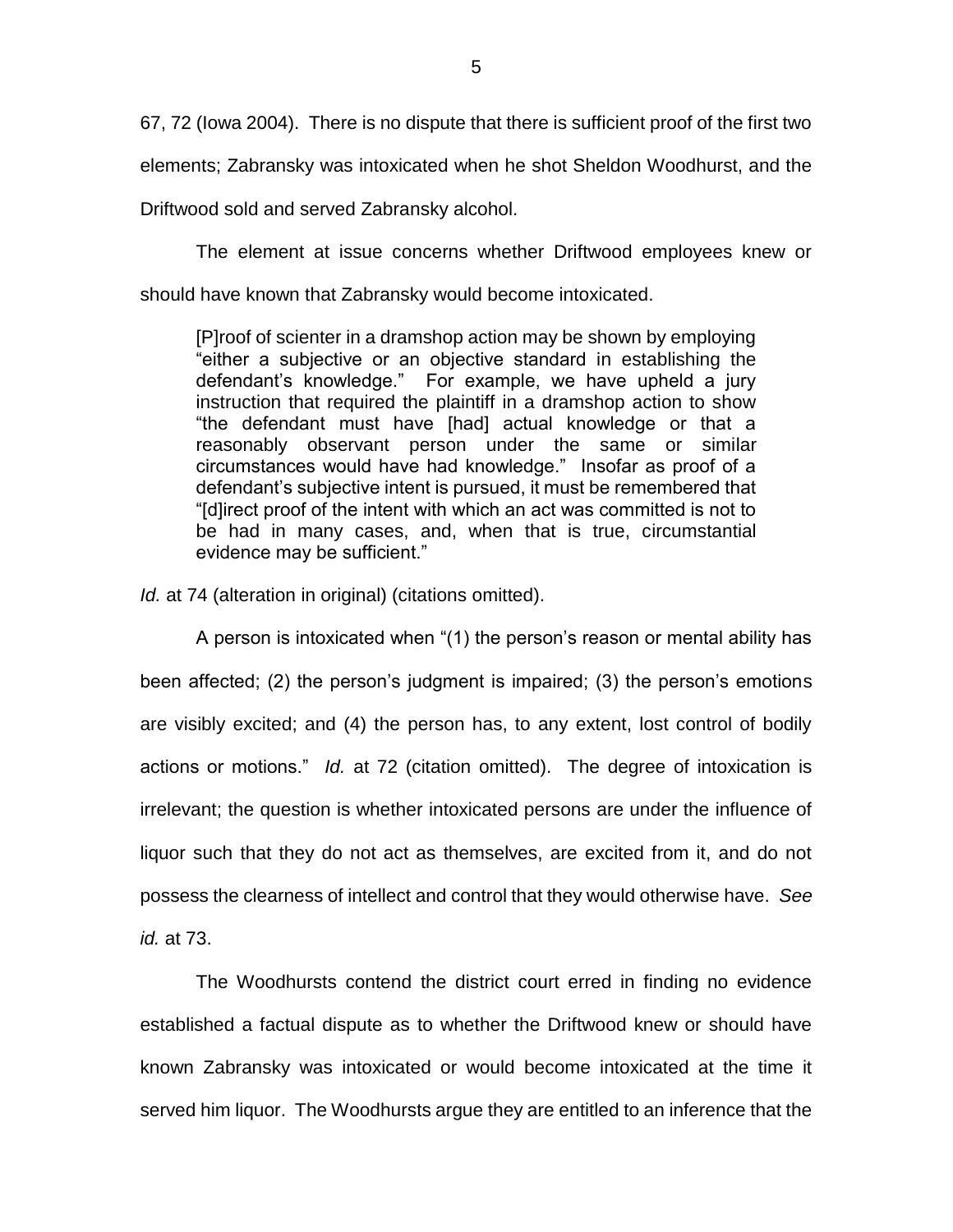Driftwood knew or should have known that Zabransky was or would become intoxicated based solely on his intoxication at the time of the shooting and the fact that the Driftwood had served him alcohol. In support of this claim, they cite *Smith v. Shagnasty's Inc*, in which our supreme court found a fact issue had been generated on the question of whether Shagnasty's knew or should have known Doe was intoxicated or would become intoxicated when they served. *Id.* at 75.

In *Shagnasty's*, our supreme court held that a jury could reasonably find that Doe was intoxicated at the time of the attack and Shagnasty's sold and served her alcohol. *Id.* The court rationalized that bearing in mind the "commonsense inference that the solitary beer in Doe's hand at the time of the attack did not solely cause her intoxication," then one could infer that at the time Shagnasty's served Doe that one beer, it knew or should have known Smith was or would become intoxicated. *Id.* The court explained:

In affording Smith all legitimate inferences, we simply recognize that if (1) one beer does not a drunk make, (2) Shagnasty's sold and served Doe a beer, and (3) Doe was shortly thereafter in a visibly intoxicated condition, then it stands to reason that (4) Doe was also noticeably intoxicated at the time of service. Moreover, if a patron was likely visibly intoxicated at the time of service, a jury could find (5) the bar knew or, at the very least, should have known of her intoxication.

*Id.* It then cited a case in which the Indiana Court of Appeals held that "when viewed most favorably to the non-moving party, the fact that [a bar] served *even one beer* to a person who shortly thereafter was in a state of serious intoxication gives rise to a question of fact whether [the intoxicated person] was visibly intoxicated at the time [of service]." *Id.* (alteration in original) (quoting *Ward v. D & A Enters. of Clark Cty., Inc*., 714 N.E.2d 728, 730 (Ind. Ct. App. 1999)).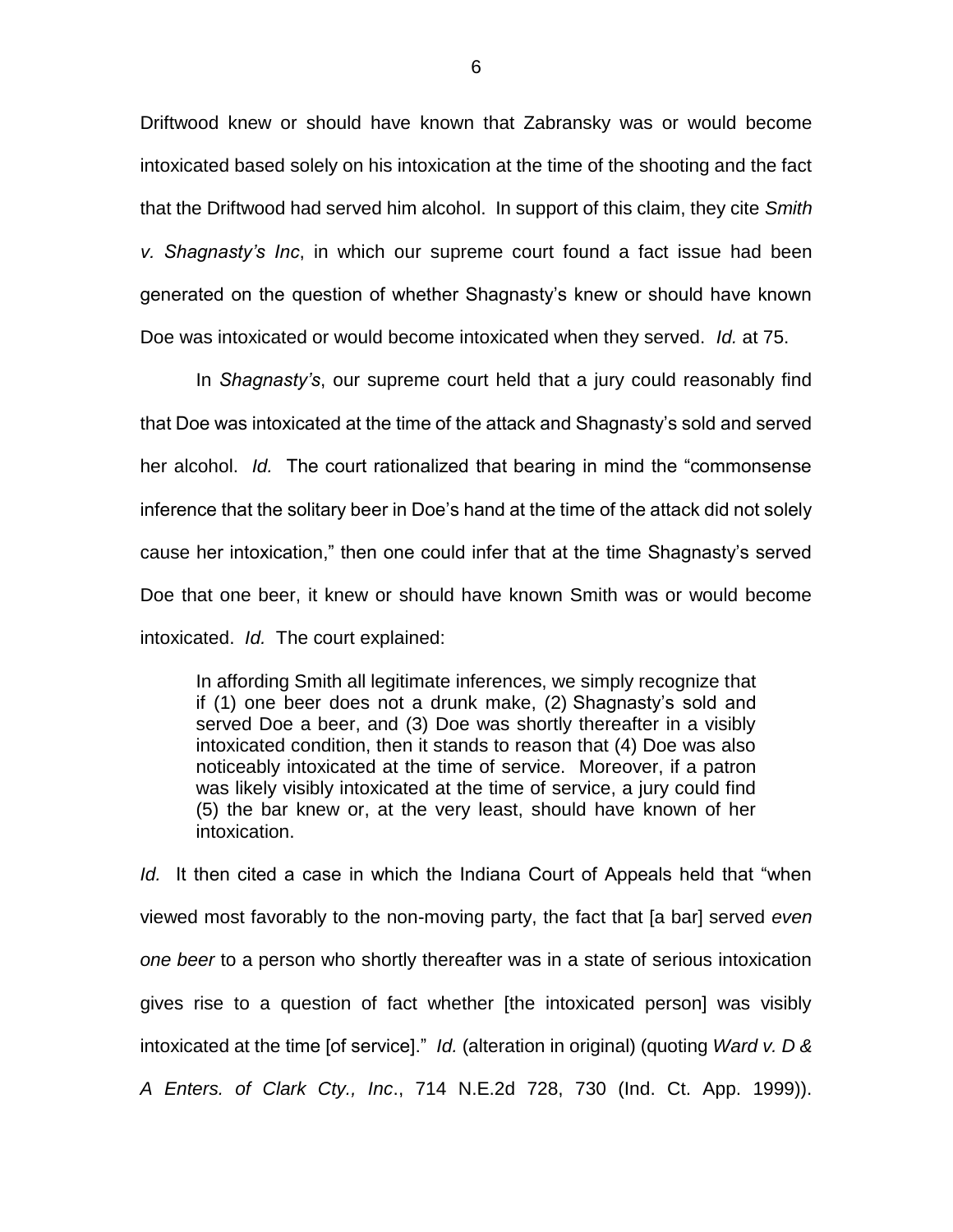Importantly, our supreme court recognized that "a 'subsequent intoxicated condition inference' might not be appropriate in every case." *Id.* However, the court found it was warranted in *Shagnasty's* "because of the presumably short timeframe between service and the attack: for at the time of the attack, Doe was still in the bar, holding a beer, in a visibly intoxicated state." *Id.*

The district court rejected Woodhursts' argument that the "subsequent intoxicated condition inference" should be afforded here, noting the *Shagnasty's* 

case indicated its holding was fact specific.

In that case, the injured party and her friend entered the bar and went into the ladies room. While in there, Doe bumped into her and was loud, obnoxious, and offensive in her language toward the injured party. Doe also bumped into others when she left the ladies room. The injured party left the restroom after Doe and encountered her again immediately upon leaving the restroom. This time Doe had a bottle of beer in her hand. The two woman then had an immediate verbal confrontation which ended in Doe seriously injuring the other woman's face by hitting and cutting her with the beer bottle. The two struggled and the bouncer attempted to break it up. The injured woman had Doe's hair and would not let go until the bouncer agreed that he would detain Doe until the police arrived. The bouncer said he would, and Doe's hair was released. At that time, the bouncer immediately took Doe to the back of the bar and assisted her to leave the establishment before the police arrived.

The district court noted that, in contrast to the *Shagnasty's* case, the Driftwood served Zabransky one beer during the forty-five minutes he was at the Driftwood and there was no evidence Zabransky exhibited any signs of intoxication while there. The court further noted that after leaving the Driftwood, Zabransky went to the Lucky 7 bar where Hochbaum "exhibited signs of intoxication and was loud and obnoxious and got into a verbal confrontation with a patron," while "Zabransky remained calm and quiet throughout the entire confrontation with his friend," did not stagger or slur his words, and was able to follow conversations. It was not until